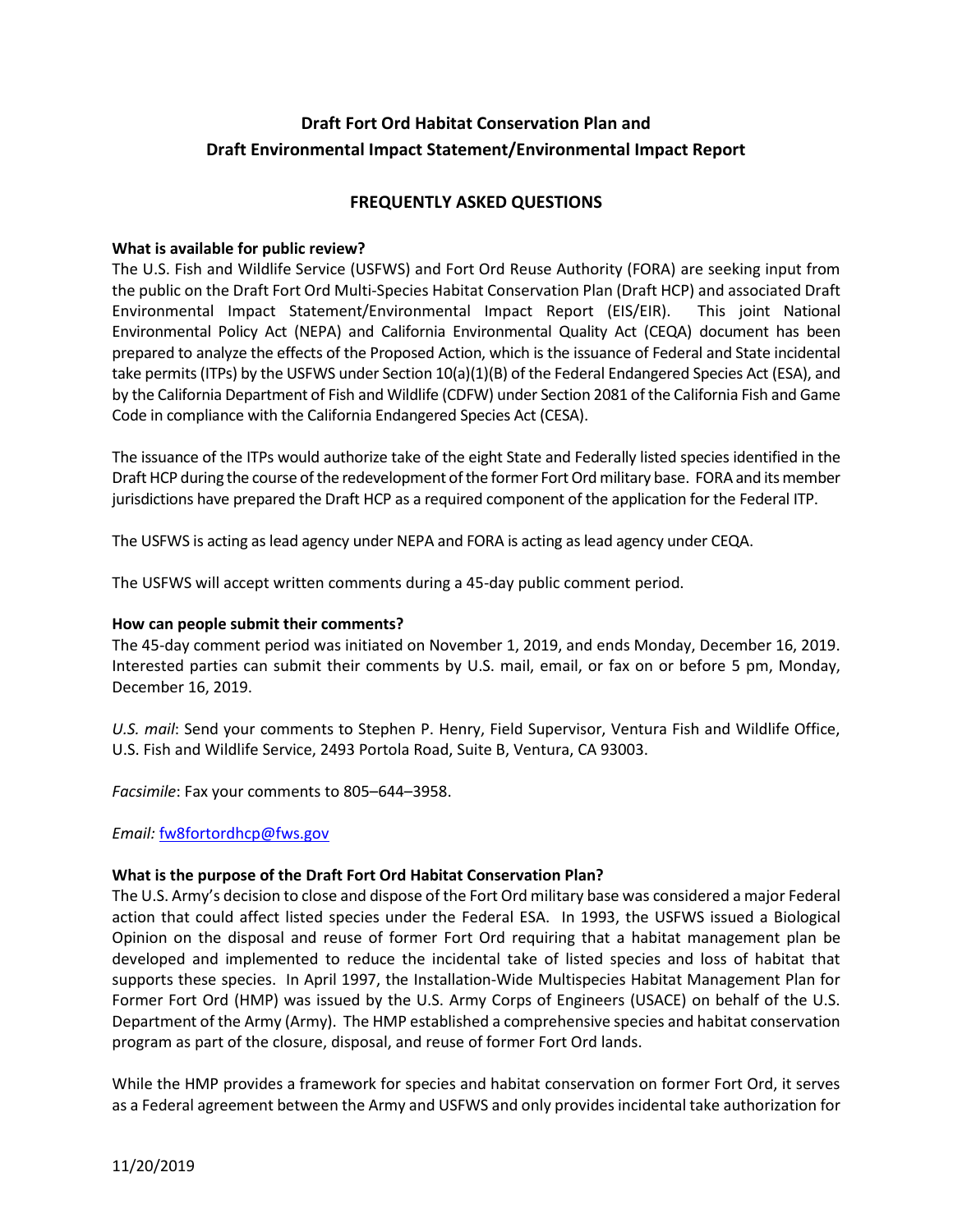Federal actions. It does not provide specific authorization for incidental take of Federal or State listed species to existing or future non-federal land recipients under the ESA or CESA for the required habitat management activities and reuse of the former Fort Ord. In addition, the HMP does not meet USFWS or CDFW standards or requirements for an application soliciting the issuance of ITPs.

Therefore, FORA has pursued completion of the Draft HCP as the best base-wide, holistic mechanism to implement the conservation elements of the Base Reuse Plan and the habitat protection requirements of the Army's HMP, as well as provide incidental take authorization for reuse activities.

The Draft HCP outlines a collaborative and comprehensive strategy that will allow the USFWS and CDFW to work with the Permittees to balance residential, commercial, and recreational development with the conservation and protection of rare wildlife, plants, and their habitats in the Plan Area. The proposed plan describes measures designed to avoid, minimize, and offset the effects of future commercial, residential, and recreational development to ensure the conservation and protection of the following species:

# Wildlife

California tiger salamander (*Ambystoma californiense*) (Federally threatened and State threatened) California red-legged frog (*Rana draytonii*) (Federally threatened) Western snowy plover (*Charadrius nivosus nivosus*) (Federally threatened) Smith's blue butterfly (*Euphilotes enoptes smithi*) (Federally endangered)

## Plants

Monterey gilia (*Gilia tenuiflora* ssp. *arenaria*) (Federally endangered and State threatened) Yadon's piperia (*Piperia yadonii*) (Federally endangered) Seaside bird's beak (*Cordylanthus rigidus* ssp. *littoralis*) (State endangered) Monterey spineflower (*Chorizanthe pungens* var. *pungens*) (Federally threatened)

# **What does a Habitat Conservation Plan do?**

A Habitat Conservation Plan is required as part of an application for an incidental "take" permit. "Take" is defined under the Endangered Species Act (ESA) as "to harass, harm, pursue, hunt, shoot, wound, kill, trap, capture, or collect, or to attempt to engage in any such conduct." "Incidental take" is defined by the ESA as take that is incidental to, and not the purpose of, carrying out of an otherwise lawful activity. A Habitat Conservation Plan describes the anticipated effects of the proposed take, how those impacts will be minimized or offset, and how the Habitat Conservation Plan will be funded.

## **How would this Plan assist these species?**

Working together with the Permittees and the local community, the Draft HCP finds a balance between economic growth through residential, commercial, and recreational development and habitat management that avoids and minimizes effects to listed species and contributes to their recovery.

Each covered activity implemented under the Draft HCP would implement measures to avoid and minimize project impacts to covered species and to natural communities that provide habitat for these species. Species and habitat impacts that cannot be avoided would be offset by the preservation and management of existing high-quality habitat and restoration of degraded habitat. These preserved and restored areas would protect habitat and species populations in perpetuity and would be managed and monitored in perpetuity to assure that biological goals and objectives of the habitat conservation plan are met.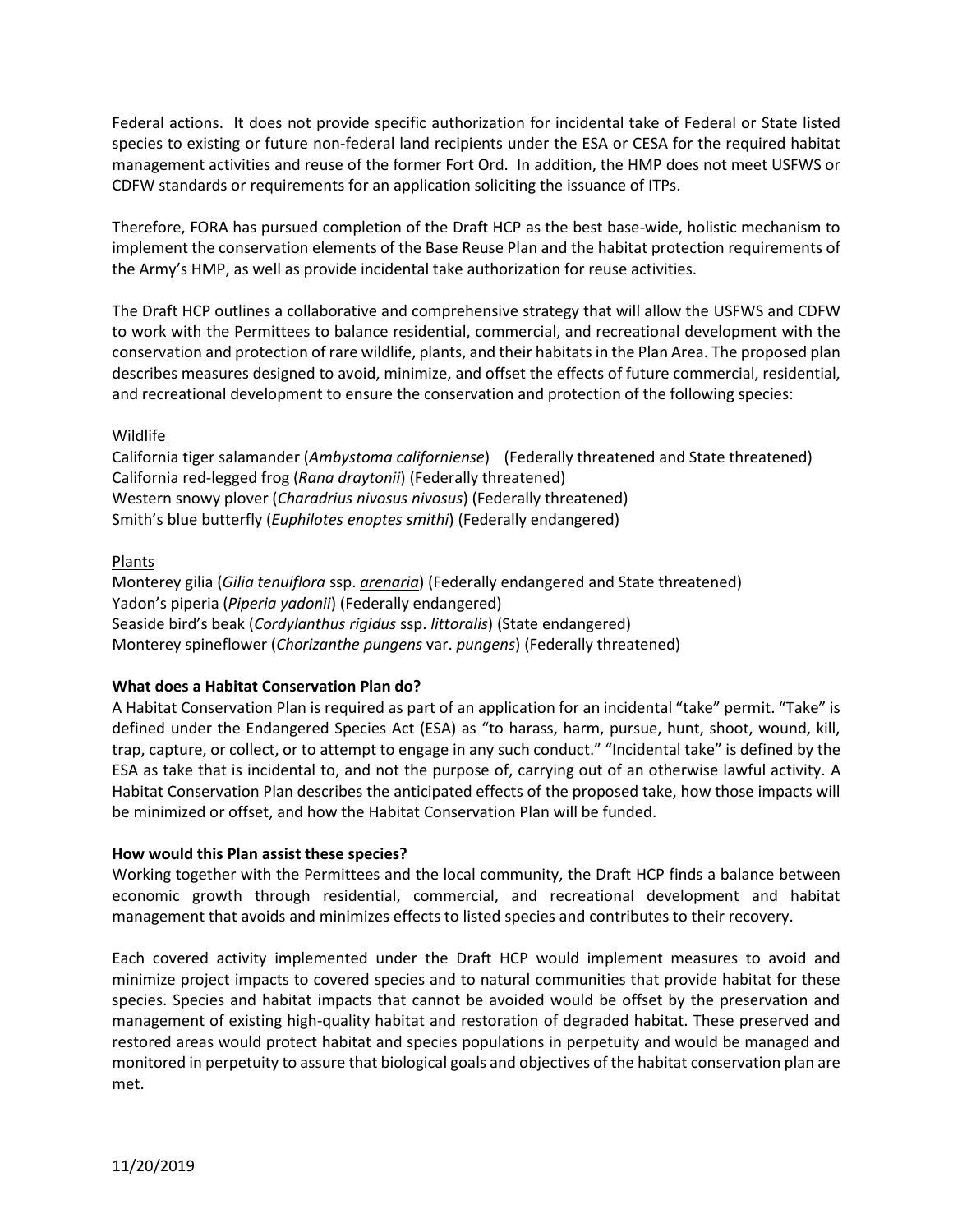## **Who are the applicants for the incidental take permit, and how much land does the Habitat Conservation Plan cover?**

The Fort Ord Reuse Authority represents 13 entities that are jointly applying for an incidental take permit. They include: Fort Ord Reuse Authority, California Department of Parks and Recreation, Regents of the University of California (Santa Cruz Campus), County of Monterey, City of Marina, City of Seaside, City of Del Rey Oaks, City of Monterey, Board of Trustees of California State University (on behalf of the Monterey Bay Campus), Monterey Peninsula College, Monterey Peninsula Regional Park District, Marina Coast Water District, and Fort Ord Regional Habitat Cooperative.

The former Fort Ord Army Base encompasses approximately 28,000 acres. Permitted activities could occur on those portions of the base that have been or will be transferred out of Federal ownership, totaling approximately 13,000 acres. Of this acreage, approximately 9,300 acres are designated as development areas, and 3,700 acres are designated as habitat areas under the HMP. The remainder of the former base remains in Federal ownership with the majority of the conserved lands being held by the Bureau of Land Management.

#### **What would be the length of the proposed permit under the Habitat Conservation Plan?**

The requested permit term under the Habitat Conservation Plan is 50 years after the plan becomes effective.

#### **What is an Environmental Impact Statement?**

An Environmental Impact Statement (EIS) is required under the National Environmental Policy Act (NEPA) for certain actions that may significantly affect the quality of the human environment. An EIS is used as a tool for decision-making by describing the positive and negative environmental effects of a proposed action, in this case the issuance of an incidental take permit that would address development and use of the former Fort Ord in accordance with the Draft HCP. The EIS also analyzes two alternatives to the Proposed Action.

The EIS/EIR analyzes the potential impacts of approving the Proposed Action, including the issuance of the ITPs by the USFWS and CDFW, approval and implementation of the Draft HCP, and a reasonable range of alternatives. Several alternatives, including the No Action Alternative, are considered and analyzed, representing varying levels of conservation and impacts.

#### **What is an Environmental Impact Report?**

An Environmental Impact Report (EIR) is an informational document prepared in compliance with CEQA which provides public agencies and the general public with detailed information about the effect that a proposed project is likely to have on the environment. The EIR also lists the ways in which these environmental effects might be minimized and whether there are any reasonable alternatives to such a project.

## **Does the EIS/EIR authorize or approve any development activities?**

No, the Draft HCP EIS/EIR analyzes the Proposed Action, which includes the issuance of the ITPs by the USFWS and CDFW, approval and implementation of the Draft HCP. As a result, only activities involving implemetation of the HCP (i.e., habitat management activities) would be approved or authorized, if FORA approves the project and certifies the EIR. Any future development activities would require projectspecific environmental analysis and public outreach in accordance with CEQA and/or NEPA.

## **What issues of concern were brought up during the public scoping process?**